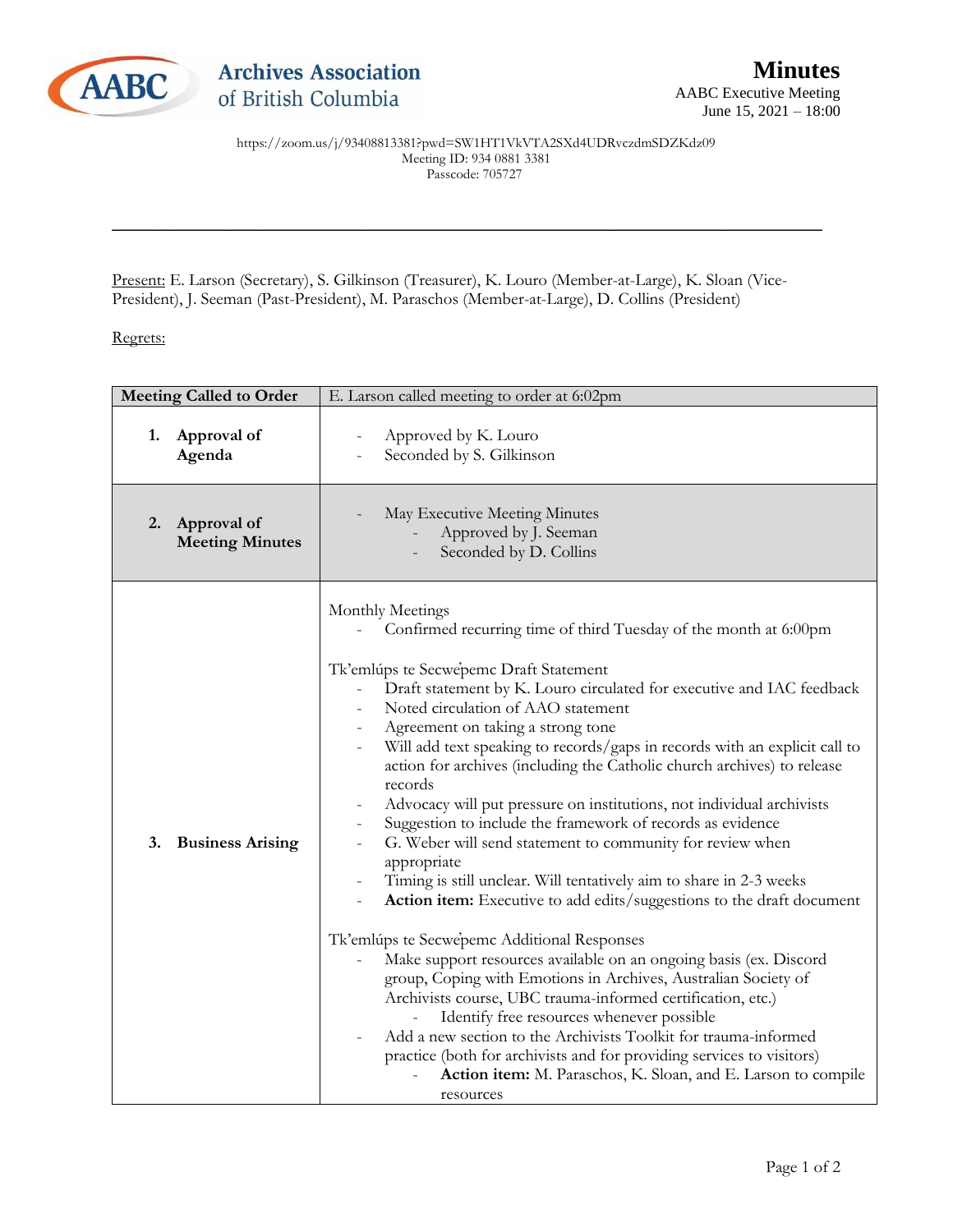

## **Archives Association** of British Columbia

https://zoom.us/j/93408813381?pwd=SW1HT1VkVTA2SXd4UDRvczdmSDZKdz09 Meeting ID: 934 0881 3381 Passcode: 705727

| $\overline{a}$                                                                                |
|-----------------------------------------------------------------------------------------------|
| Hold virtual events to provide support<br>If a support group, need to hire a support worker   |
| Also pursue a more casual drop-in social (e.g. tea/crafts) on a                               |
| regular (e.g. quarterly) basis                                                                |
| E. Larson, K. Louro, and M. Paraschos willing to lead these                                   |
| informal sessions                                                                             |
| Can use informal sessions to gauge interest in formal support                                 |
| event(s)                                                                                      |
| Action item: E. Larson to check costs for IRSSS                                               |
| IAC discussing ways to provide pro bono archivist services for                                |
| communities                                                                                   |
| Share resources on grants and other funding sources that support                              |
| capacity building in communities                                                              |
| Pursue adding a standing line item to the budget for the IAC. K. Louro                        |
| discussing budget requests with IAC.                                                          |
| Separate from the statement of support, pursue a letter writing campaign<br>$\qquad \qquad -$ |
| to put pressure on specific institutions                                                      |
| Agreement that most effective approach is to partner with other                               |
| associations, like the BC Glam group                                                          |
| Action item: D. Collins to reach out to the BC GLAM group                                     |
| to discuss a coordinate statement                                                             |
|                                                                                               |
| Strategic planning                                                                            |
|                                                                                               |
| JP at Vantage Point is going to be our point person.                                          |
| Vantage Point can lead gathering feedback from members at an<br>additional cost               |
| If there is room in the budget, agreement that we should pursue                               |
| this service                                                                                  |
| Vantage Point recommends 7-15 people in a session                                             |
| Vantage Point can send information in advance for everyone to review                          |
| Timeline: Earliest would be late August/September.                                            |
| Vantage Point will update the proposal as it is 2 years old                                   |
| Aim to have something to bring back to the membership at the next                             |
| AGM                                                                                           |
| Prefer a survey for member feedback to a roundtable session for making                        |
| feedback more accessible                                                                      |
| Action item: J. Seeman to continue liaising with Vantage Point                                |
|                                                                                               |
| Website upgrade                                                                               |
| L. Snider working on the new website. Will be ready at the end of June                        |
| so we can review in July                                                                      |
| L. Glandt has been reviewing the website and cleaning up content                              |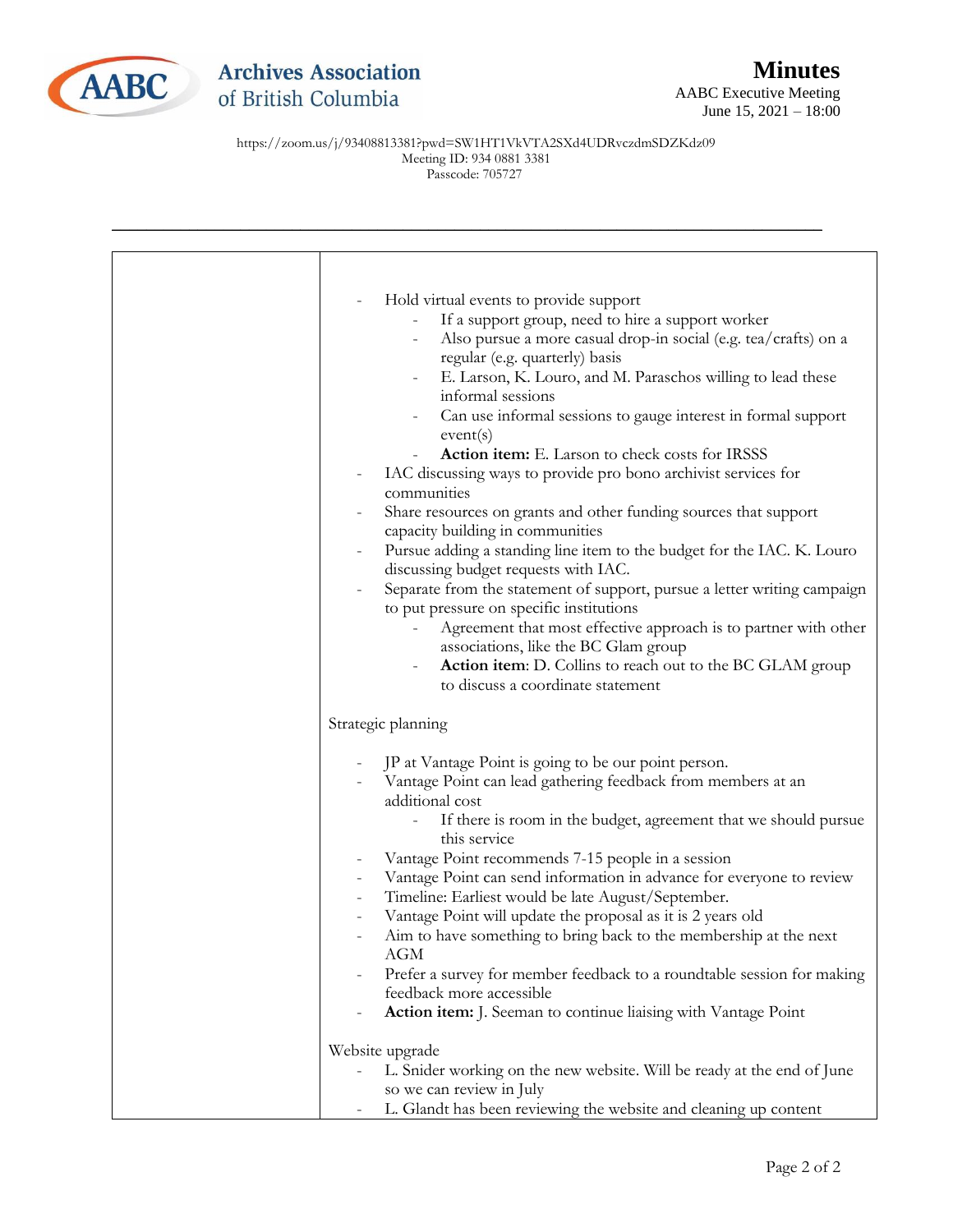

|                                                                 | J. Morrison at UVic will archive the old AABC website before it gets<br>updated<br>Extension on final report for the funding from BC Arts Council until<br>the end of August<br>L. Snider wants to get everything transferred over by early-mid July.<br>Renewed our hosting license until the end of August so need everything<br>off the old site by the end of August.<br>Roundtable<br>Second Saturday of November (Nov. 13)<br>Conference coming up last week of October<br><b>Executive Photo</b>                                                                                                                                                                    |
|-----------------------------------------------------------------|----------------------------------------------------------------------------------------------------------------------------------------------------------------------------------------------------------------------------------------------------------------------------------------------------------------------------------------------------------------------------------------------------------------------------------------------------------------------------------------------------------------------------------------------------------------------------------------------------------------------------------------------------------------------------|
| <b>President's Report</b><br>4.                                 | E. Lonie proposal re tech register (available throughout province)<br>- No updates<br>Reviving the Fonds D'Archives Journal (ASA)<br>No updates<br><b>GLAM</b><br>BCLA undergoing a leadership change so want to wait until they're<br>settled<br>D. Collins will reach out to the group re: Tk'emlúps te Secwe'pemc<br>statement<br><b>UBC Mentorship Proposal</b><br>No updates                                                                                                                                                                                                                                                                                          |
| Vice-President<br>5.<br>and Programs<br><b>Committee Report</b> | Programs Committee/EAS Updates:<br>Met with the programs committee 2 weeks ago<br>Copyright workshop is now full and has a waiting list<br>Jean Dryden is available in September. Executive agreement to put on a<br>second workshop<br>Discussing the education survey and planning other offerings<br>D. Collins suggests courses on digital initiatives (digitization, digital<br>preservation, etc.)<br>Consider offering another set of Lisa's Indigenous archives clinics<br>K. Louro suggests course for archives doing respectful outreach to<br>$\overline{\phantom{a}}$<br>Indigenous communities<br>IAC to suggest course topics<br>Genealogy webinar coming up |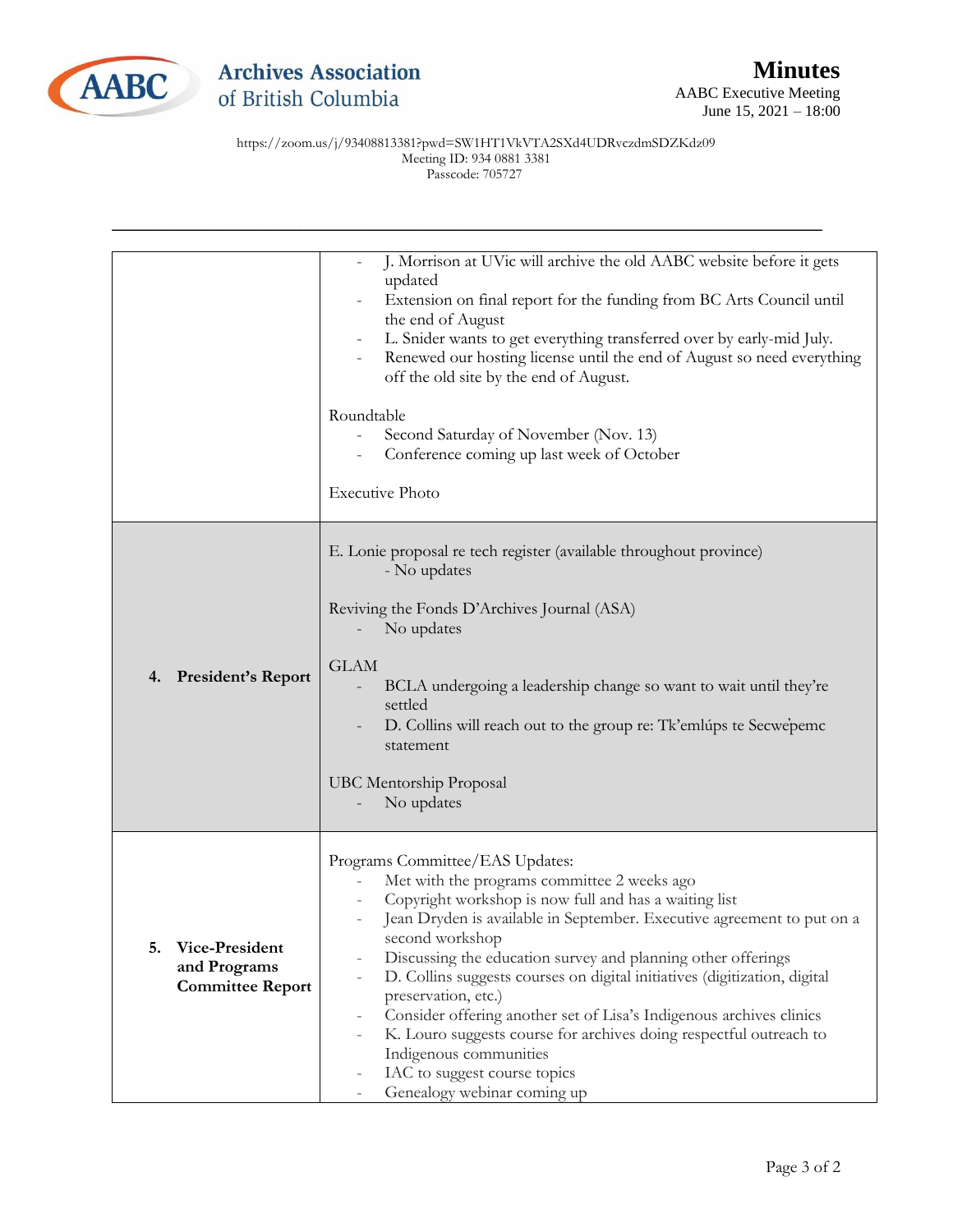

|                                                         | Share ideas for other webinars with K. Sloan and L. Glandt<br>K. Louro offers to do a by donation webinar on digitization for small<br>archives.<br>Turn into a roundtable with a how-to component and a panel<br>$\bigcirc$<br>discussion.<br>Conference committee<br>Haven't met since the executive met, but will have an update in July<br>No submissions yet, but anticipating delays due to recent ARMA and<br>ACA conferences                                                                                                                                                                                        |
|---------------------------------------------------------|-----------------------------------------------------------------------------------------------------------------------------------------------------------------------------------------------------------------------------------------------------------------------------------------------------------------------------------------------------------------------------------------------------------------------------------------------------------------------------------------------------------------------------------------------------------------------------------------------------------------------------|
| Treasurer &<br>6.<br>Finance<br><b>Committee Report</b> | Donation to the IRSSS<br>Received the cheque and it will be mailed out tomorrow<br>Financial reports<br>Circulated to executive<br>No questions at this time<br>Approval of April financial report<br>Approved by D. Collins<br>Seconded by J. Seeman<br>Approval of May financial report<br>Approved by E. Larson<br>Seconded by K. Sloan<br>Thank you letter to Friends of the BC Archives<br>D. Collins sent the letter                                                                                                                                                                                                  |
| Committee and<br>7.<br><b>Program Reports</b>           | Communications Committee (Newsletter/Regional Reps/Postcards)<br>Website has updated contact information<br>Action item: E. Larson to convene comms committee<br>E. Larson confirming committee members<br>Action item: E. Larson to reach out to the regional reps<br>Newsletter<br>Have the current newsletter content<br>$\equiv$<br>Lost InDesign subscription, but can see that we have a TechSoup<br>$\overline{\phantom{a}}$<br>subscription for Adobe Photoshop<br>Action item: E. Larson to confirm if Adobe subscription<br>$\circ$<br>includes InDesign<br>D. Collins can do the design onc we have the software |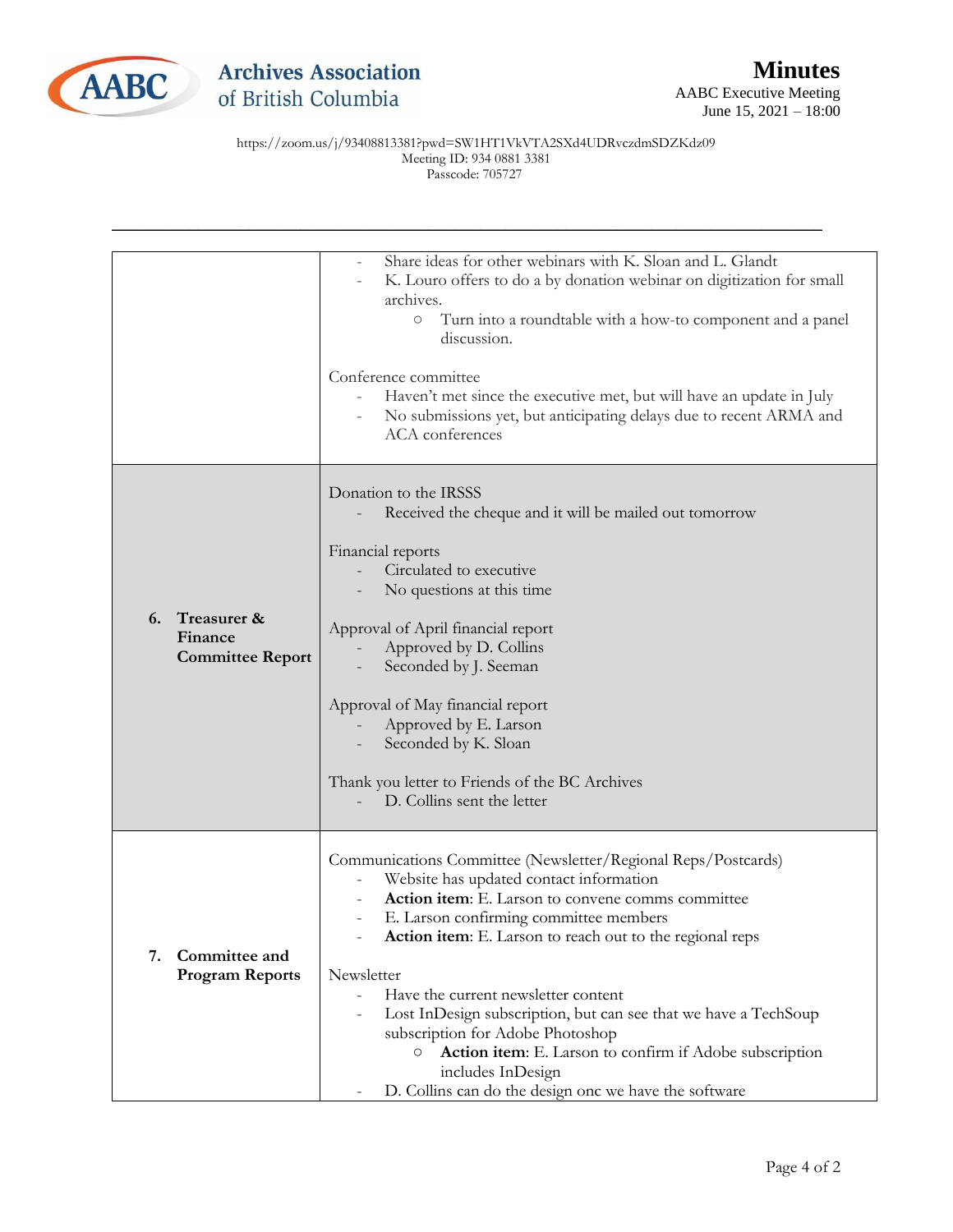

| Action item: D. Collins to update President's Letter                                                                                                                                                                                                                                                                                                                                                                                                                                                                                                                                             |
|--------------------------------------------------------------------------------------------------------------------------------------------------------------------------------------------------------------------------------------------------------------------------------------------------------------------------------------------------------------------------------------------------------------------------------------------------------------------------------------------------------------------------------------------------------------------------------------------------|
| Conference Committee<br>Updates covered in Vice-President and Programs Committee Report                                                                                                                                                                                                                                                                                                                                                                                                                                                                                                          |
| Anti-Racism Working Group<br>No updates                                                                                                                                                                                                                                                                                                                                                                                                                                                                                                                                                          |
| Indigenous Advocacy Committee<br>Meeting to discuss desired budget items<br>K. Louro reaching out to ATALM for a potential partnership<br>G. Weber and K. Louro looking into more watch circle events, including<br>on for the SCCA TRC-tf report<br>K. Louro meeting with FPCC to discuss a stronger partnership<br>Discussion on refining the bursary selection process to make the criteria<br>$\overline{\phantom{a}}$<br>more transparent<br>Recommendation to develop a clearer rubric for assessment<br>Executive agreement to randomize selection amongst pool of<br>eligible applicants |
| Grants & Nominations Committees<br>Call for the Terry Reksten Memorial Fund out and will be adjudicated in<br>the coming months<br>Received question about previous anti-racism bursary recipient being<br>eligible to apply again.<br>As per grant description, first-time applicants would be given<br>О<br>priority, but people can apply again.                                                                                                                                                                                                                                              |
| Membership Committees<br>Action item: M. Paraschos to reach out to C. Powell<br>Action item: M. Paraschos to monitor the membership email while C.<br>Powell is unavailable. Can forward any questions/requests to L. Glandt                                                                                                                                                                                                                                                                                                                                                                     |
| By-law updates<br>Will update the by-laws on the website when the website itself is<br>launched this summer<br>Process for competition: revisit later so that it is in place 1 month before<br>the AGM                                                                                                                                                                                                                                                                                                                                                                                           |
| Contact Information for K. Blimke<br>Action item: S. Gilkinson to confirm                                                                                                                                                                                                                                                                                                                                                                                                                                                                                                                        |
| Thank you cards for the outgoing executive members<br>Executive agreement to send thank you cards<br>$\qquad \qquad -$<br>Action item: K. Sloan to coordinate                                                                                                                                                                                                                                                                                                                                                                                                                                    |